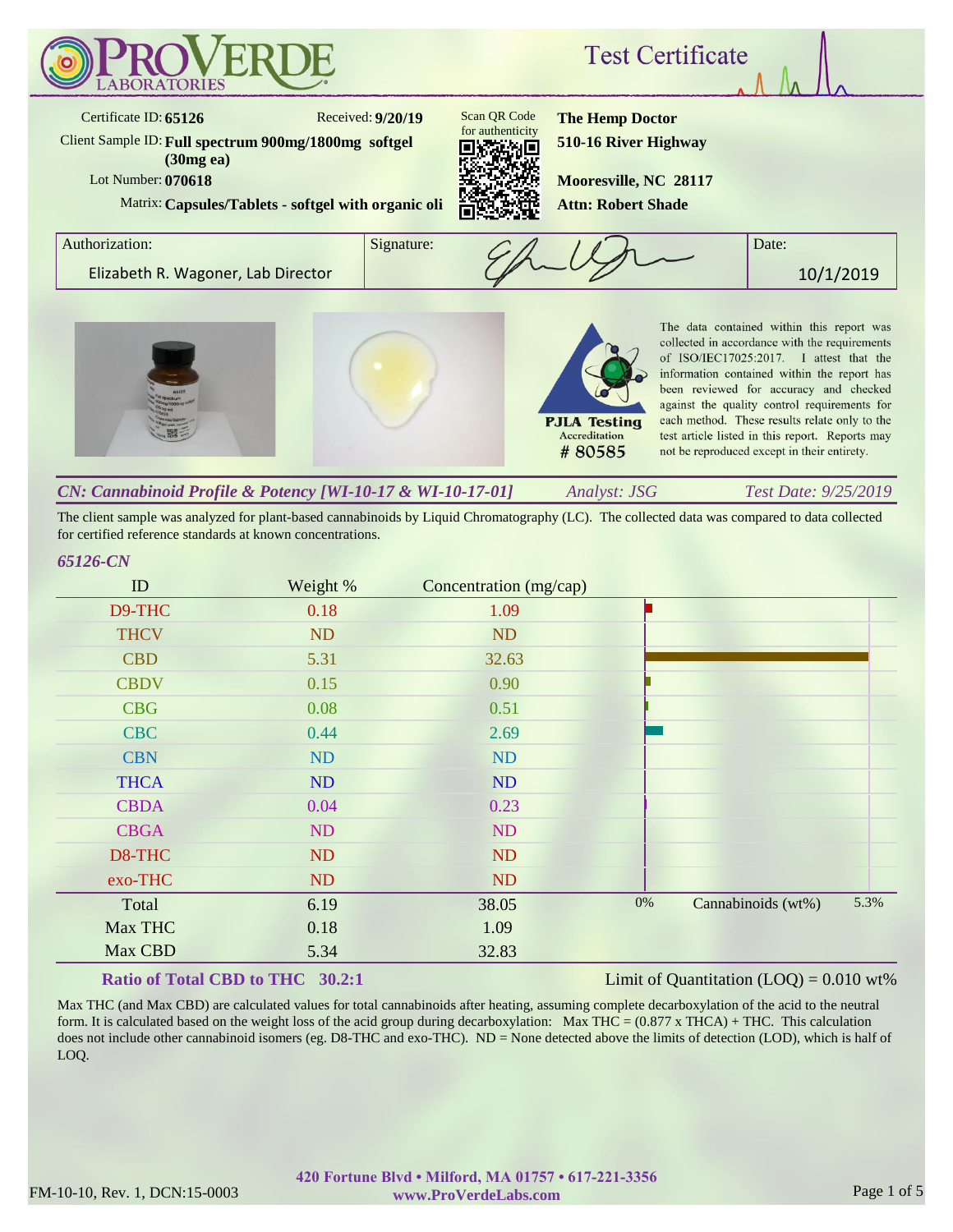|  | <b>HM: Heavy Metal Analysis [WI-10-13]</b> | Analyst: JFD | <i>Test Date: 9/26/2019</i> |
|--|--------------------------------------------|--------------|-----------------------------|
|--|--------------------------------------------|--------------|-----------------------------|

This test method was performed in accordance with the requirements of ISO/IEC 17025. These results relate only to the test article listed in this report. Reports may not be reproduced except in their entirety.

| 65126-HM |         |                                     |    |     | Use Limits <sup>2</sup> ( $\mu$ g/kg) |               |
|----------|---------|-------------------------------------|----|-----|---------------------------------------|---------------|
| Symbol   | Metal   | Conc. $\frac{1}{\mu}$ ( $\mu$ g/kg) | RL | All | Ingestion                             | <b>Status</b> |
| As       | Arsenic | ND                                  | 50 | 200 | 1500                                  | <b>PASS</b>   |
| Cd       | Cadmium | ND                                  | 50 | 200 | 500                                   | <b>PASS</b>   |
| Hg       | Mercury | ND                                  | 50 | 100 | 1500                                  | <b>PASS</b>   |
| Pb       | Lead    | ND                                  | 50 | 500 | 1000                                  | <b>PASS</b>   |

1) ND = None detected to Lowest Limits of Detection (LLD)

2) MA Dept. of Public Health: Protocol for MMJ and MIPS, Exhibit 4(a) for all products.

3)USP exposure limits based on daily oral dosing of 1g of concentrate for a 110 lb person.

| <b>MB1: Microbiological Contaminants [WI-10-09]</b><br><i>Test Date: 9/23/2019</i><br>Analyst: MJC |
|----------------------------------------------------------------------------------------------------|
|----------------------------------------------------------------------------------------------------|

This test method was performed in accordance with the requirements of ISO/IEC 17025. These results relate only to the test article listed in this report. Reports may not be reproduced except in their entirety.

### *65126-MB1*

| Symbol | Analysis                                       | Results  | Units | $Limits*$       | <b>Status</b> |
|--------|------------------------------------------------|----------|-------|-----------------|---------------|
| AC     | <b>Total Aerobic Bacterial Count</b>           | <100     | CFU/g | $100,000$ CFU/g | <b>PASS</b>   |
| CC     | <b>Total Coliform Bacterial Count</b>          | < 100    | CFU/g | $1,000$ CFU/g   | <b>PASS</b>   |
| EB     | <b>Total Bile Tolerant Gram Negative Count</b> | ${<}100$ | CFU/g | $1,000$ CFU/g   | <b>PASS</b>   |
| YM     | Total Yeast & Mold                             | <100     | CFU/g | $10,000$ CFU/g  | <b>PASS</b>   |

Note: All recorded Microbiological tests are within the established limits.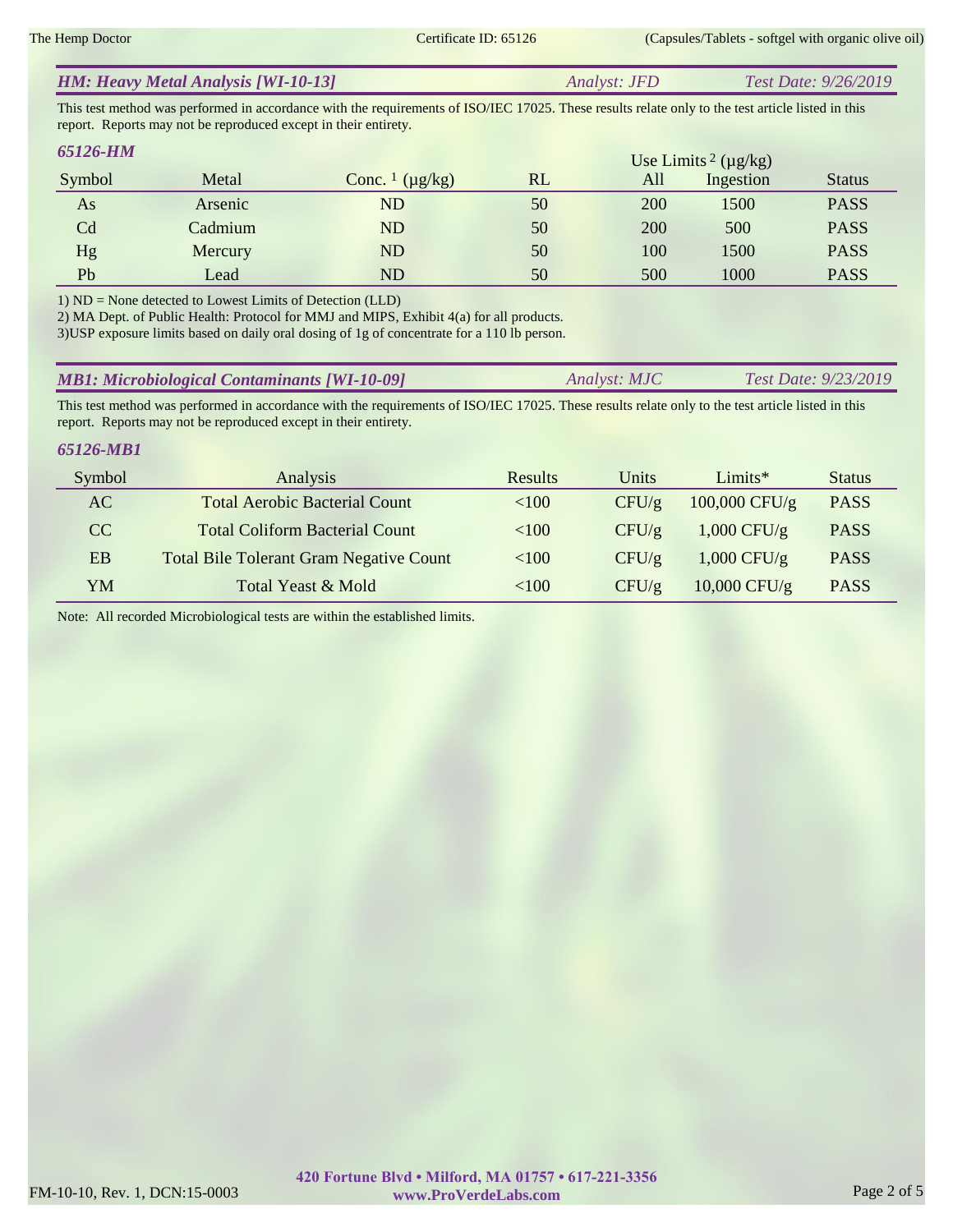| <b>PST: Pesticide Analysis [WI-10-11]</b> | <i>Analyst: RAS</i> | <i>Test Date: 10/1/2019</i> |
|-------------------------------------------|---------------------|-----------------------------|
|                                           |                     |                             |

The client sample was anlayzed for pesticides using Liquid Chromatography with Mass Spectrometric detection (LC/MS/MS). The method used for sample prep was based on the European method for pesticide analysis (EN 15662).

#### *65126-PST*

| Analyte            | CAS         | Result | Units | <b>LLD</b> | Limits (ppb) | <b>Status</b> |
|--------------------|-------------|--------|-------|------------|--------------|---------------|
| Abamectin          | 71751-41-2  | ND     | ppb   | 0.2        | 300          | <b>PASS</b>   |
| Azoxystrobin       | 131860-33-8 | ND     | ppb   | 0.10       | 40000        | <b>PASS</b>   |
| <b>Bifenazate</b>  | 149877-41-8 | ND     | ppb   | 0.10       | 5000         | <b>PASS</b>   |
| Bifenthrin         | 82657-04-3  | ND     | ppb   | 0.20       | 500          | <b>PASS</b>   |
| Cyfluthrin         | 68359-37-5  | ND     | ppb   | 0.50       | 1000         | <b>PASS</b>   |
| Daminozide         | 1596-84-5   | ND     | ppb   | 10.00      | 10           | $\ast$        |
| Etoxazole          | 153233-91-1 | ND     | ppb   | 0.10       | 1500         | <b>PASS</b>   |
| Fenoxycarb         | 72490-01-8  | ND     | ppb   | 0.10       | 10           | <b>PASS</b>   |
| Imazalil           | 35554-44-0  | ND     | ppb   | 0.10       | 10           | <b>PASS</b>   |
| Imidacloprid       | 138261-41-3 | ND     | ppb   | 0.10       | 3000         | <b>PASS</b>   |
| Myclobutanil       | 88671-89-0  | ND     | ppb   | 0.10       | 9000         | <b>PASS</b>   |
| Paclobutrazol      | 76738-62-0  | ND     | ppb   | 0.10       | 10           | <b>PASS</b>   |
| Piperonyl butoxide | $51-03-6$   | ND     | ppb   | 0.10       | 8000         | <b>PASS</b>   |
| Pyrethrin          | 8003-34-7   | ND     | ppb   | 0.1        | 1000         | <b>PASS</b>   |
| Spinosad           | 168316-95-8 | ND     | ppb   | 0.1        | 3000         | <b>PASS</b>   |
| Spiromesifen       | 283594-90-1 | ND     | ppb   | 0.10       | 12000        | $\ast$        |
| Spirotetramat      | 203313-25-1 | ND     | ppb   | 0.10       | 13000        | <b>PASS</b>   |
| Trifloxystrobin    | 141517-21-7 | ND     | ppb   | 0.10       | 30000        | <b>PASS</b>   |

\* Testing limits for ingestion established by the State of California: CCR, Title 16, Division 42, Chapter 5, Section 5313. ND indicates "none detected" above the lower limit of detection (LLD). Analytes marked with (\*) indicate analytes for which no recovery was observed for a pre-spiked matrix sample.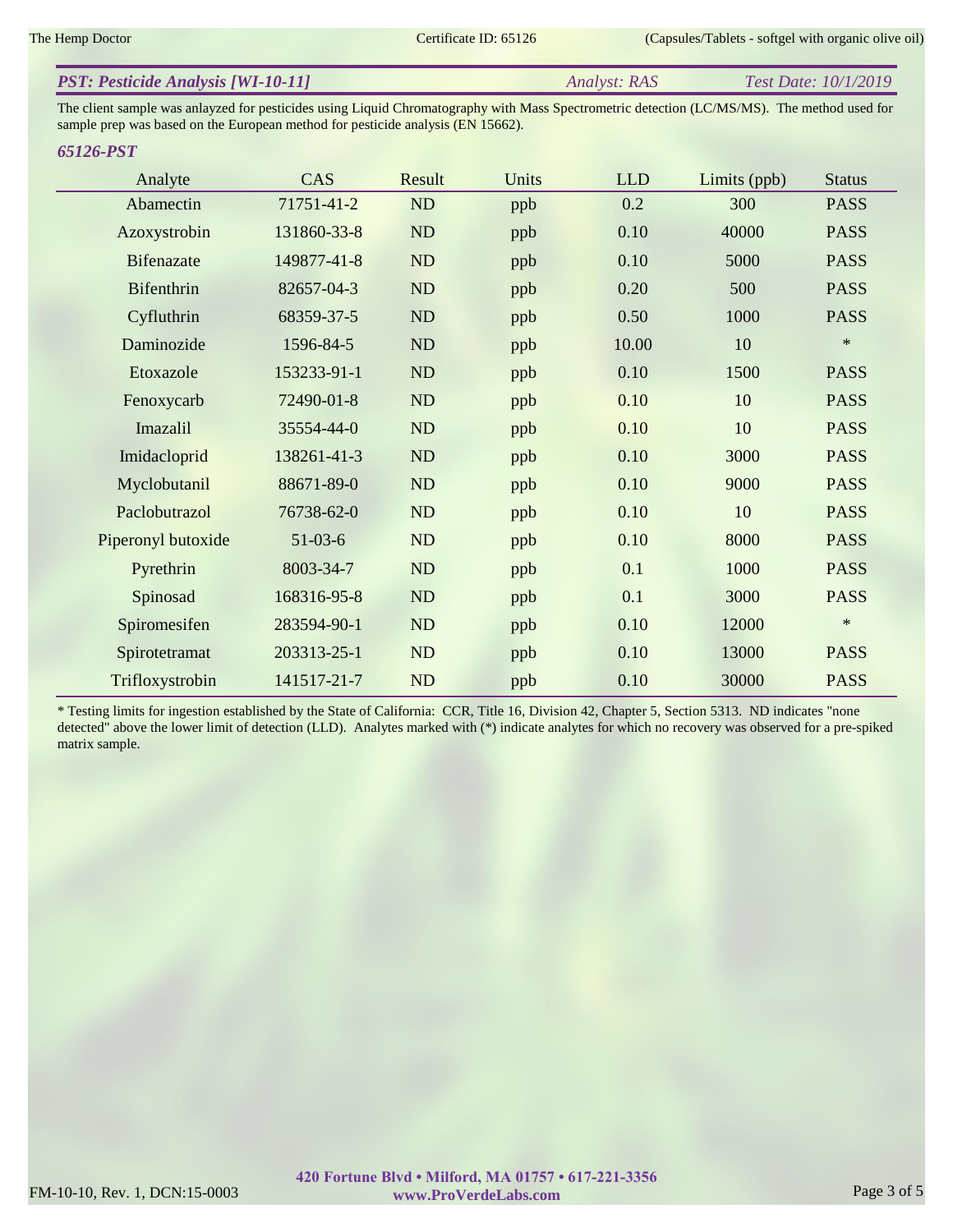#### *Analyst: CMA Test Date: 9/27/2019 TP: Terpenes Profile [WI-10-27]*

The client sample was analyzed by Head-Space Gas Chromatography (HS-GC). The collected data was compared to data collected for certified reference standards at known concentrations. All values are semiquantitative estimates based on recorded peak areas relative to terpene calibration data.

## *65126-TP*